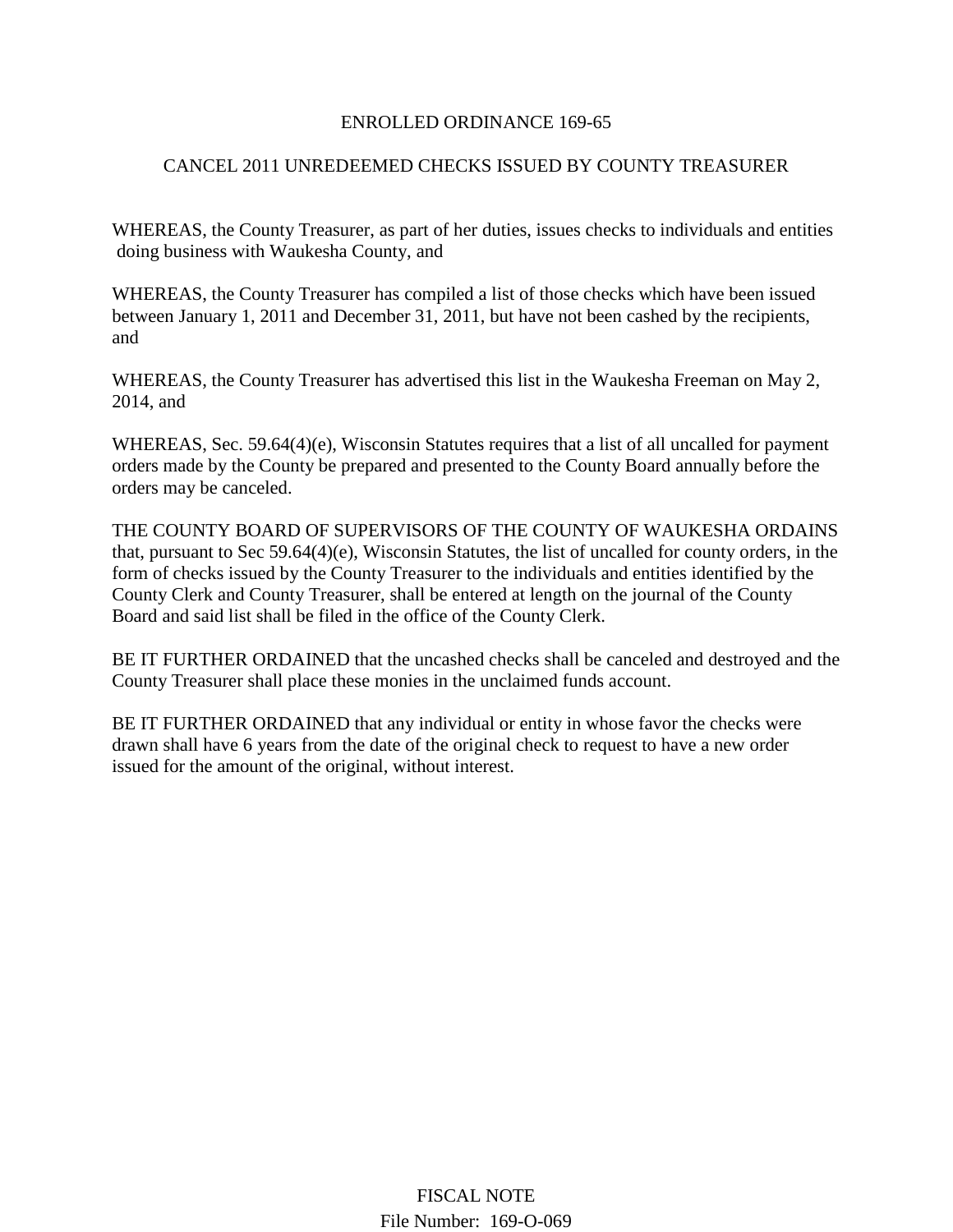## CANCEL 2011 UNREDEEMED CHECKS ISSUED BY COUNTY TREASURER

Approved by: **Finance Committee** 

ames A. Heinrich, Chair,

Eric Highum<sup>®</sup> Richard Morris  $\uparrow$ 

Duane E. Paulson

Larry Nelson

**Steve Whittow** 

William J./Zaborowski

The foregoing legislation adopted by the County Board of Supervisors of Waukesha County, Wisconsin, was presented to the County Executive on:

Kathleen Novack, Country Clerk Date:  $\frac{1}{2}$ 

The foregoing legislation adopted by the County Board of Supervisors of Waukesha County, Wisconsin, is hereby:

Approved:  $X$ Vetoed:

Date:  $10 - 31 - 14$ 

Daniel P. Vrakas, County Executive

169-O-069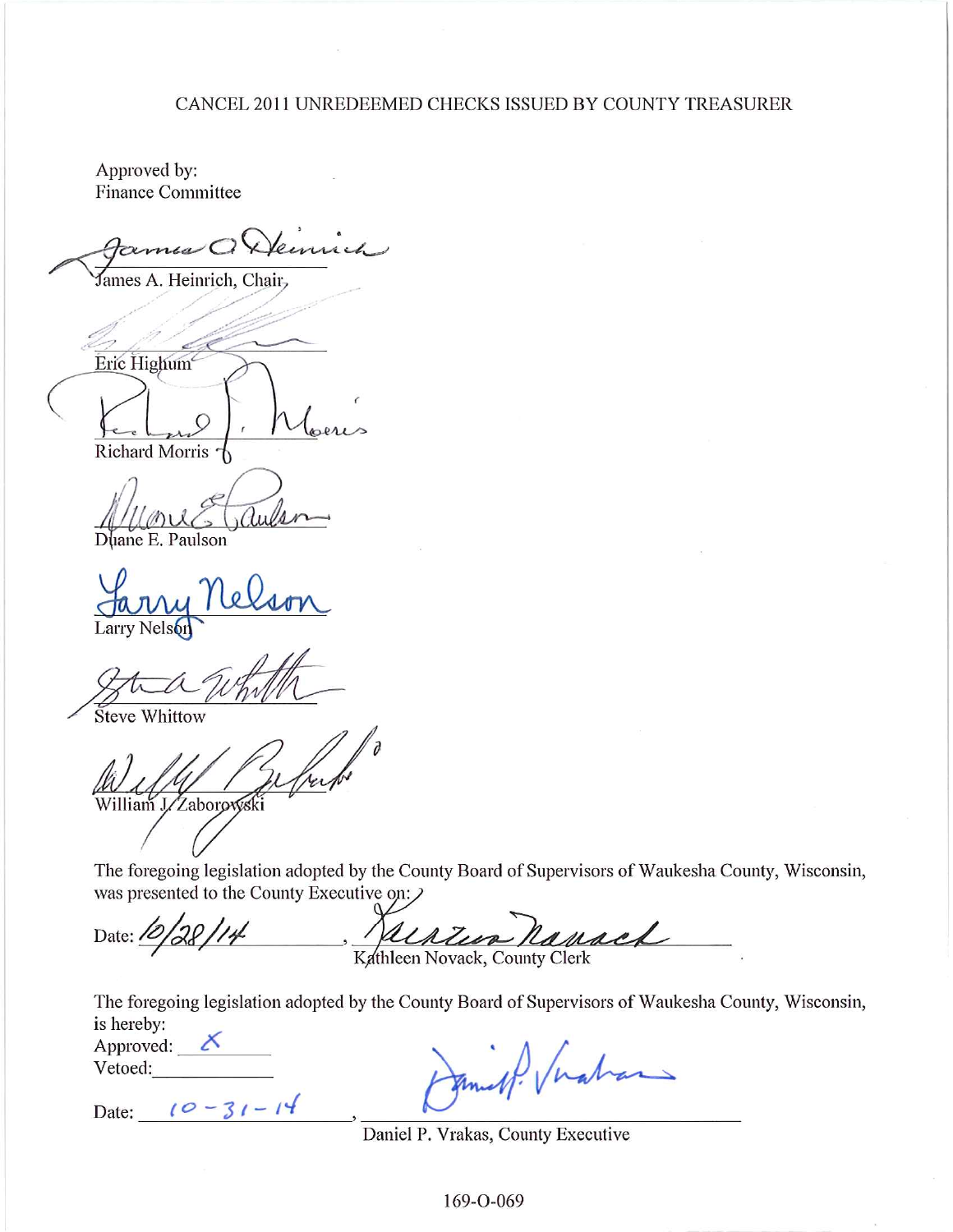Sent advertisement to Waukesha Freeman: April 25, 2014

Advertised - Waukesha Freeman: May 2, 2014

# Wells Fargo Bank Account 789600848

**2014** منامان  $\ddot{\zeta}$ ⊁ँ

| Ordinance passed -    | <b>ADDRESS</b>            | 8825 W Howard Ave Apt 203 Greenfield WI 53228 | N2798 Honeymoon Hill Rd New Holstein WI 53061-9727 | 1555 N Rivercenter Dr Ste 220 Milwaukee WI 53212 | W195S9804 Racine Ave Muskego WI 53150 | S73W22205 John Dr Muskego WI 53150 | 1202 Raymond St Waukesha WI 53186 | 1134 Shawano Ave Green Bay WI 54303-3027 | 2461 McKinley Ave Milwaukee WI 53205 | 3632 N 21st St Milwaukee WI 53206 | 2011 Kilps Ave Waukesha WI 53188 | 45 Mount Loretta Ave Dubuque IA 52003 | 190 Fieldstone Dr #1404 Wisconsin Dells WI 53965 | 3359 N 25th St Milwaukee WI 53206 | W200N9534 Woodside Ln Menomonee Falls WI 53051 | 1709 Elder St #308 Waukesha WI 53188 | 3277 N 36th St Milwaukee WI 53216-3715 | 335 Delafield St Waukesha WI 53188 | 717 Motor Ave #102 Waukesha WI 53188 | 3904 S Woodhill Ct New Berlin WI 53151 | 1764 Blackhawk Tr Waukesha WI 53186 | 3342 N 15th St Milwaukee WI 53206 | 10330 W Dean Rd Milwaukee WI 53224                  | W294N5481 Merton Ave Hartland WI 53029 | 1130 Post Rd Brookfield WI 53005 | 2008 Woodburn Rd #A Waukesha WI 53188 | 240 Willow Ct Hartland WI 53029 | c/o Sommerset Homes 1168 Quail Ct Ste 400 Pewaukee WI 53072 | 4928 N 91st St Milwaukee WI 53225 | 4928 N 91st St Milwaukee WI 53225 | 1050 Silver Lake St Oconomowoc WI 53066 | 2417 Saratoga Rd Waukesha WI 53186 | 18225 Hoffman Ave Brookfield WI 53045 | S51W30755 Walnut St Mukwonago WI 53149 | W322S1743 Moraine View Dr Delafield WI 53018 | 630 W Wisconsin Ave #12 Pewaukee WI 53072 | W222N2838 Foxwood Ln Waukesha WI 53186 | 213 Eagle St Eagle WI 53119 |
|-----------------------|---------------------------|-----------------------------------------------|----------------------------------------------------|--------------------------------------------------|---------------------------------------|------------------------------------|-----------------------------------|------------------------------------------|--------------------------------------|-----------------------------------|----------------------------------|---------------------------------------|--------------------------------------------------|-----------------------------------|------------------------------------------------|--------------------------------------|----------------------------------------|------------------------------------|--------------------------------------|----------------------------------------|-------------------------------------|-----------------------------------|-----------------------------------------------------|----------------------------------------|----------------------------------|---------------------------------------|---------------------------------|-------------------------------------------------------------|-----------------------------------|-----------------------------------|-----------------------------------------|------------------------------------|---------------------------------------|----------------------------------------|----------------------------------------------|-------------------------------------------|----------------------------------------|-----------------------------|
| z<br>S                | <b>SUPPLIER</b><br>AMOUNT | 25.00 Laura M Sherman                         | 25.00 Kyle R Stellpflug                            | 17.75 Wis Dept of Children & Family              | 22.00 Susan M Koscinski               | 22.00 Heinz L Amon                 | 16.80 Amanda N Robles             | 16.90 Cicely L Cobbler<br>⊣              | 67.80 Cordario D Gooch               | 58.80 Candice R Nelson            | 83.80 Kayla A Butterfield        | 181.00 Demonte J Bynum                | 35.00 Zachary A Strangeway                       | 182.00 Modesty R Williams         | 14.75 Jessica L Miron                          | 48.00 James R Koebler                | 175.80 Sharon Clarice Pickett          | 22.00 Michelle A Beaver            | 148.00 William D Kline               | 37.00 Daniel J Sonnemann               | 70.00 Kenneth Susalla               | 70.94 Allen Madlock               | 149.10 Shirmika D Reaves                            | 22.00 Joseph K Schneider               | 22.00 Kim M Bruessel             | 22.00 Delores M Robarge               | 37.00 Zackary M Fischer         | 20.00 John J Kennedy                                        | 74.40 Alfonso H Gray              | 81.15 Alfonso H Gray              | 220.00 Jeffrey L Zimmerman              | 37.00 Rubina R Medina              | 185.00 Amy H Koltz                    | 37.00 Laura L Wachendorf               | 37.00 Steven A Tomasik                       | 37.00 Gwynne M Roberts                    | 37.00 Keith E Van Landeghem            | 3.72 Joel Keckeisen         |
| rear or Cancellation: | <b>CHECK#</b>             | 874346                                        | 874350                                             | 876049                                           | 877640                                | 877773                             | 877803                            | 378392                                   | 878396                               | 878405                            | 878662                           | 878663                                | 878690                                           | 878694                            | 878921                                         | 879166                               | 879171                                 | 879800                             | 879853                               | 879890                                 | 880223                              | 881184                            | 881188                                              | 881443                                 | 881451                           | 881465                                | 881630                          | 881895                                                      | 882286                            | 882287                            | 882541                                  | 882641                             | 882646                                | 882677                                 | 882695                                       | 882700                                    | 882715                                 | 882756                      |
|                       | DATE                      | 1/5/11                                        | 1/5/11                                             | 1/19/11                                          | 2/8/11                                |                                    | 2/8/11<br>2/8/11                  | 2/16/11                                  | 2/16/11                              | 2/16/11                           | 2/18/11                          | 2/18/11                               | 2/18/11                                          | 2/18/11                           | 2/23/11                                        | 2/25/11                              | 2/25/11                                | 3/4/11                             | 3/4/11                               | 3/4/11                                 | 3/9/11                              | 3/18/11                           | 3/18/11<br>3/23/11<br>3/23/11<br>3/23/11<br>3/23/11 |                                        |                                  |                                       |                                 | 3/25/11                                                     | 4/1/11                            | 4/1/11                            | 4/6/11                                  | 4/6/11                             | 4/6/11                                | 4/6/11                                 | 4/6/11                                       | 4/6/11                                    | 4/6/11                                 | 4/6/11                      |

 $\overline{\mathcal{C}}$ 

File Number: 169-O-069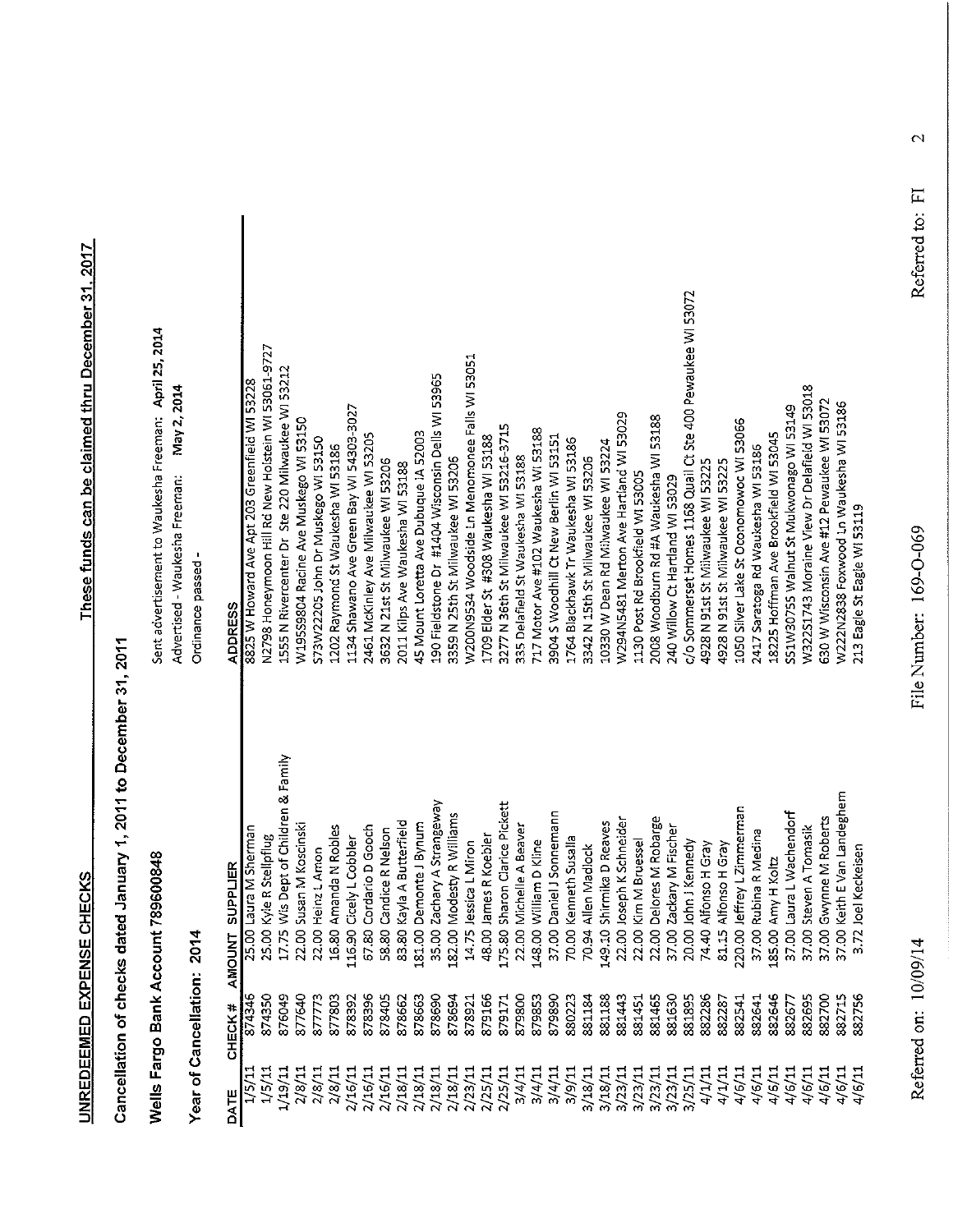$\ddot{\mathbf{c}}$ 

1137 Lindbergh Ave Waukesha WI 53188<br>W174N8662 Schneider Dr Menomonee Falis WI 53051<br>HHS - AODA Vol W262S8790 Oakdale Dr Mukwonago WI 53149<br>214 Spring St Waukesha WI 53188

805 4th Ave E Shakopee MN 55379-1628<br>790 Briar Ridge Dr Brookfield WI 53045

| Shelly Ann Laine | Justin J Bergum | Lisa M Conway   | Mikola Zhmendak  | Carol Putz      | Dorothy Prindiville | Thomas A Riddle | Michael R Gladieux | Kyle J Lutterman | Rumina Slazas    | Steven C Stoltz | Laura Ann Nielsen | Margie Erdmann   | Dana Lanphear<br>5.00 | Cenlar<br>6.00 | Midwest Capital Group LLC<br>3.42 | Richard Emmer   | Kathleen Tessmer | Ernest R Ristow  | Jacquelyn K Ragen | Ann M Schneider | Keily R Effert  | John R Radtke   | Jason J Bultman | Mathew J Jagodzinski | US Cellular     | Fernando Flores-Hernandez | David J Nehesheim | Jeffrey J Sugar | Arts Waukesha Fund | Brian Pokrzywinski | Arts Waukesha Fund | Ernest R Ristow  | Demetrius Bowers | Stefaniak Property Investments Inc | Milwaukee Area Tech College<br>15.00 | Richard W Loehrl<br>22.00 | Daniel S Krause<br>22.00 | Arts Waukesha Fund<br>42.50 | Daniel R Laurent<br>22.00 | Lori B Malzewski<br>37.00 | David Christianson<br>9.00 | Carlene R Thompson<br>20.40 | John's Sharp Shop<br>72.00 | Arts Waukesha Fund | Mathew R Mireau<br>22.02 | Damiyon Wood<br>10.95 |  |
|------------------|-----------------|-----------------|------------------|-----------------|---------------------|-----------------|--------------------|------------------|------------------|-----------------|-------------------|------------------|-----------------------|----------------|-----------------------------------|-----------------|------------------|------------------|-------------------|-----------------|-----------------|-----------------|-----------------|----------------------|-----------------|---------------------------|-------------------|-----------------|--------------------|--------------------|--------------------|------------------|------------------|------------------------------------|--------------------------------------|---------------------------|--------------------------|-----------------------------|---------------------------|---------------------------|----------------------------|-----------------------------|----------------------------|--------------------|--------------------------|-----------------------|--|
| 22.00<br>883889  | 19.86<br>883917 | 26.90<br>883937 | 109.00<br>883947 | 18.77<br>884116 | 20.59<br>884160     | 75.00<br>884263 | 39.00<br>885899    | 175.80<br>885904 | 114.24<br>885967 | 22.00<br>886306 | 22.00<br>886327   | 176.00<br>886415 | 886438                | 886445         | 886447                            | 29.07<br>886499 | 22.00<br>887266  | 110.47<br>887285 | 37.00<br>887534   | 22.00<br>887545 | 37.00<br>887565 | 22.00<br>887578 | 22.00<br>887607 | 22.00<br>887619      | 49.00<br>887694 | 56.00<br>888102           | 70.00<br>888104   | 37.00<br>888527 | 25.50<br>889046    | 99.00<br>889280    | 67.50<br>890097    | 140.70<br>890277 | 31.85<br>890277  | 100.00<br>890535                   | 890703                               | 890787                    | 890870                   | 891489                      | 891716                    | 891731                    | 891931                     | 892307                      | S92592                     | 42.50<br>892825    | 893296                   | 306<br>893            |  |
| 4/15/11          | 4/15/11         | 4/15/11         | 4/15/11          | 4/20/11         | 4/20/11             | 4/20/11         | 5/11/11            | 5/11/11          | 5/11/11          | 5/13/11         | 5/13/11           | 5/13/11          | 5/13/11               | 5/13/11        | 5/13/11                           | 5/13/11         | 5/25/11          | 5/25/11          | 5/27/11           | 5/27/11         | 5/27/11         | 5/27/11         | 5/27/11         | 5/27/11              | 5/27/11         | 6/3/11                    | 6/3/11            | 6/8/11          | 6/15/11            | 6/15/11            | 6/29/11            | 6/29/11          | 6/29/11          | 7/1/11                             | 7/6/11                               | 7/6/11                    | 7/6/11                   | 7/13/11                     | 7/13/11                   | 7/13/11                   | 7/15/11                    | 7/20/11                     | 7/22/11                    | 7/27/11            | 7/29/11                  | 7/29/11               |  |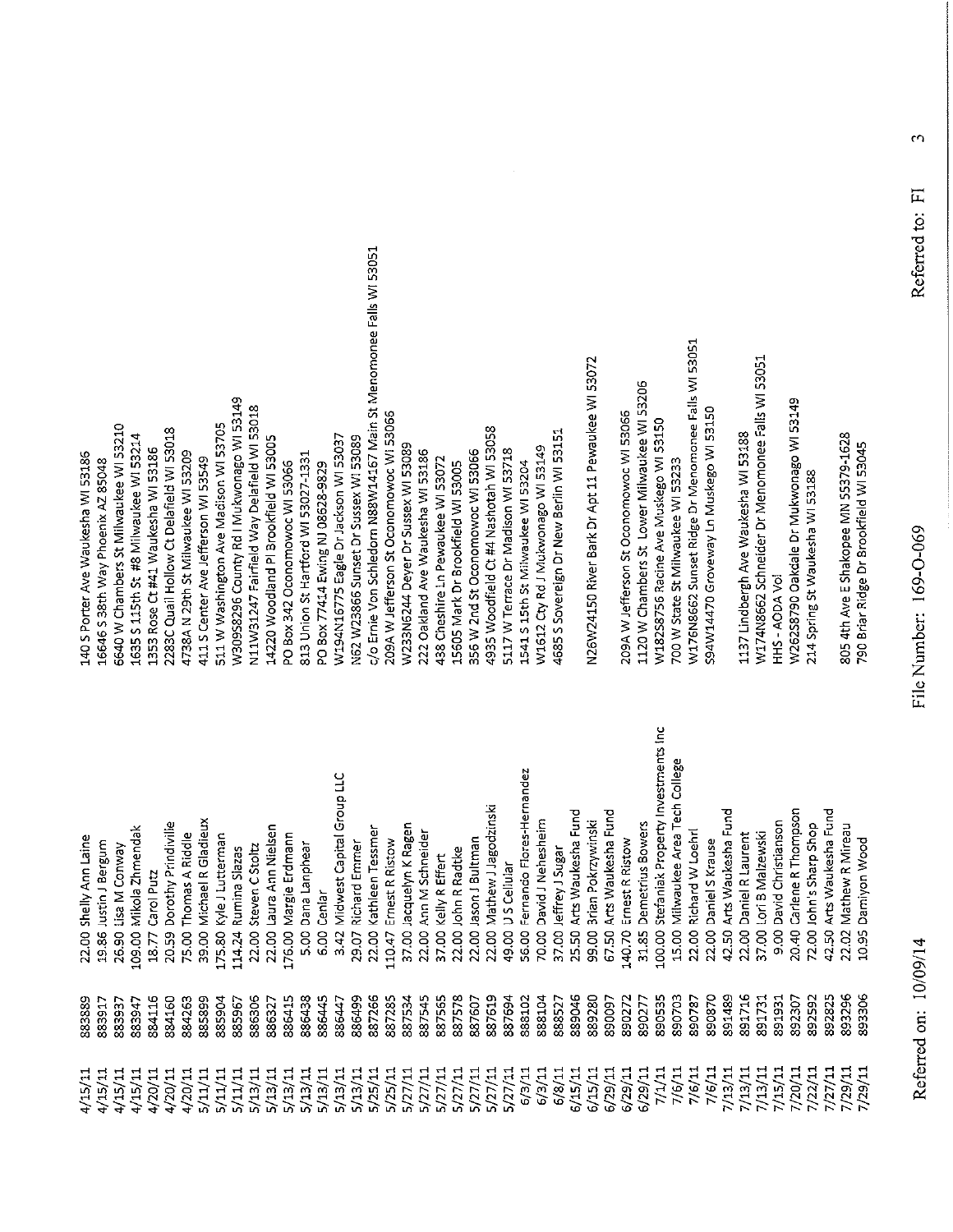4

12/16/11

42.50 Arts Waukesha Fund

393983

 $5/10/11$ 

8/10/11

8/19/11 8/19/11  $5/19/11$ 

N17W26541 Meadowgrass Cir Unit E Pewaukee WI 53072 N53W16124 Waldens Pass Menomonee Falls WI 53051 L521 S 170th St New Berlin WI 53151 212 Meadow Ln Hartland WI 53029

14753 W Hidden Creek Ct New Berlin WI 53151 560 S Elmridge Ave Brookfield WI 53005

 $9/7/11$ 

8/24/11 8/24/11

8/24/11

 $11/61/3$ 

8/24/11 8/24/11

8/19/11

 $9/23/11$ 

 $9/23/11$ 

 $9/28/11$ 9/30/11 10/5/11 10/7/11

 $9/28/11$ 

9/14/11  $9/21/11$ 

 $9/14/11$ 

Registrar's Office-Transcripts 800 W Main St Whitewater WI 53190-1790

CORP

1121 E Roberta Ave Waukesha WI 53186 4185 N 162nd St Brookfield WI 53005

204 Nixon Ave Hartland WI 53029

W132N6611 Westview Dr Menomonee Falls WI 53051 N68W14724 Prudence Dr Menomonee Falls WI 53051 N263N2807 Coachman Dr Pewaukee WI 53072 306 S Washington Ave Waukesha WI 53188 W128S7084 Fiintlock Tr Muskego WI 53150 2115 Stone Dr Hartland WI 53029

921 S Comanche Ln Waukesha WI 53188

 $11/16/11$ 

 $1/16/11$  $1/16/11$   $1/16/11$ 

 $1/23/11$ 

 $1/23/11$  $1/23/11$  11/23/11 11/23/11 11/30/11

12/7/11

 $12/9/11$  $2/14/11$  $2/14/11$ 

Progressive Insurance Dept #0561 Carol Stream IL 60132 W263N2807 Coachman Dr Pewaukee WI 53072 SS2W23235 Partridge Ln Waukesha WI 53189 S76W20285 Sunny Hill Dr Muskego WI 53150 800 W Wells St Milwaukee WI 53233-1478 6230 S Martin Rd New Berlin WI 53146 500 N Harbor Dr Milwaukee WI 53202 3018 38th St Lubbock TX 79413

800 W Wells St Milwaukee WI 53233-1478 335 Red Oak Dr Oconomowoc WI 53066

929 E Wisconsin Ave Milwaukee WI 53202

PO Box 2127 Greenville SC 29602

85.00 Betty Brinn Children's Museum 75.00 Milwaukee Public Museum Inc 110.00 Milwaukee Public Museum Inc 58.52 William & Noreen Cheesman 318.89 Island View Properties LLC 17.89 Denise Lawson-Braxton 8.00 University of Wisconsin 22.00 Robert L Schickowski 42.50 Arts Waukesha Fund 42.50 Arts Waukesha Fund 42.50 Arts Waukesha Fund 42.50 Arts Waukesha Fund 42.50 Arts Waukesha Fund 42.50 Arts Waukesha Fund 42.50 Arts Waukesha Fund 42.50 Arts Waukesha Fund 42.50 Arts Waukesha Fund 46.08 County of San Diego 22.00 Charity E Alexander 16.00 Michael Aaron East 22.00 Kimberly M Sleider 20.00 Kiel R Siegenthaler 22.00 Benjamin D Kluge 111.00 Michael J Talaska 22.00 Emily A Coleman 11.87 Jacquelyn Ruszak 75.00 Discovery World 22.00 Linda J Schuricht 22.00 Stuart J Swaziek 22.00 Kevin M Nugent 10.00 Marilyn Hopper 22.00 Daniel K Gomoll 4.42 Thomas Ranker 37.00 John J Schmidt 37.00 Jami N Carrico 25.00 Miscellaneous 51.62 John Kaufman 22.00 Richard C Loch 22.00 Phillip E Ritter 17.00 Linda L Bricko 318.00 John D Watt .85.00 John D Watt 141.39 Pick 'N' Save 75.32 John Farkas 149.55 Progressive 2.00 BB&T 895369 895410 898265 899556 900578 900682 901816 902075 902804 904088 904093 904481 394039 395092 897941 902800 895069 395379 896169 397039 397408 393030 898050 898453 898974 900137 900560 300598 300795 902052 **PIZ206** 902774 902946 395080 395082 395135 895386 897022 897912 900604 901232 301901 902860 303601 903891 395233

10/28/11

 $0/28/11$ 

10/28/11

10/26/11

 $0/19/11$ 

10/28/11

11/2/11 11/4/11

10/28/11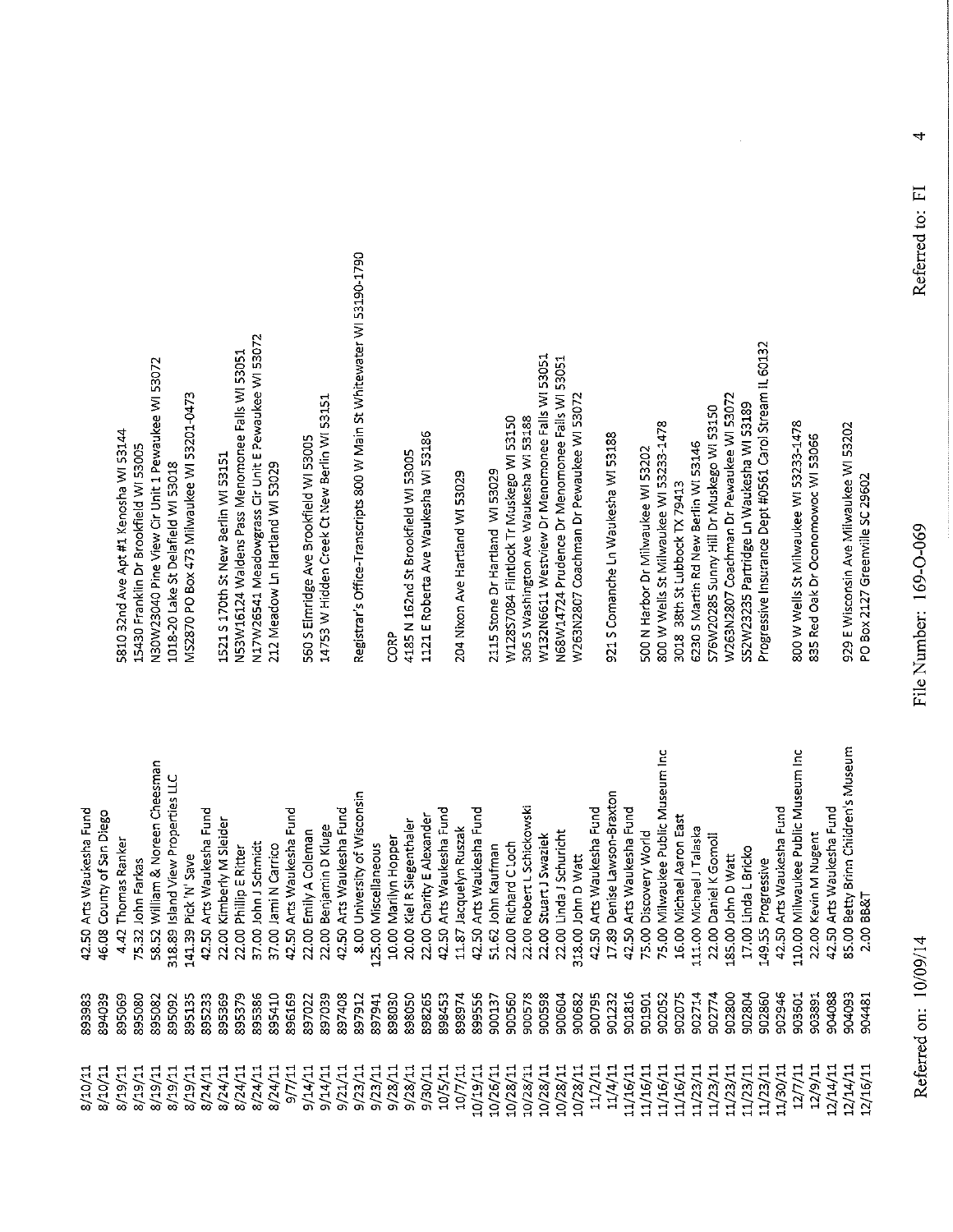16.60 Scott Dennison<br>42.50 Arts Waukesha Fund 904802<br>904955  $\begin{array}{c} 12/21/11 \\ 12/28/11 \end{array}$ 

c/o Accurate Specialites Inc 570 Bluemound Rd Waukesha WI 53188

7487.40 Total Expense Checks

## UNREDEEMED PAYROLL CHECKS

Cancellation of checks dated January 1, 2011 to December 31, 2011

Chase Bank Account 789600830

2014 Year of Cancellation:

Amount Name Check# Date

Address

There are no outstanding 2011 Payroll Checks

0.00 Total Payroll Checks

7487.40 Total 2011 Expense and Payroll Checks

 $\mathbf{v}$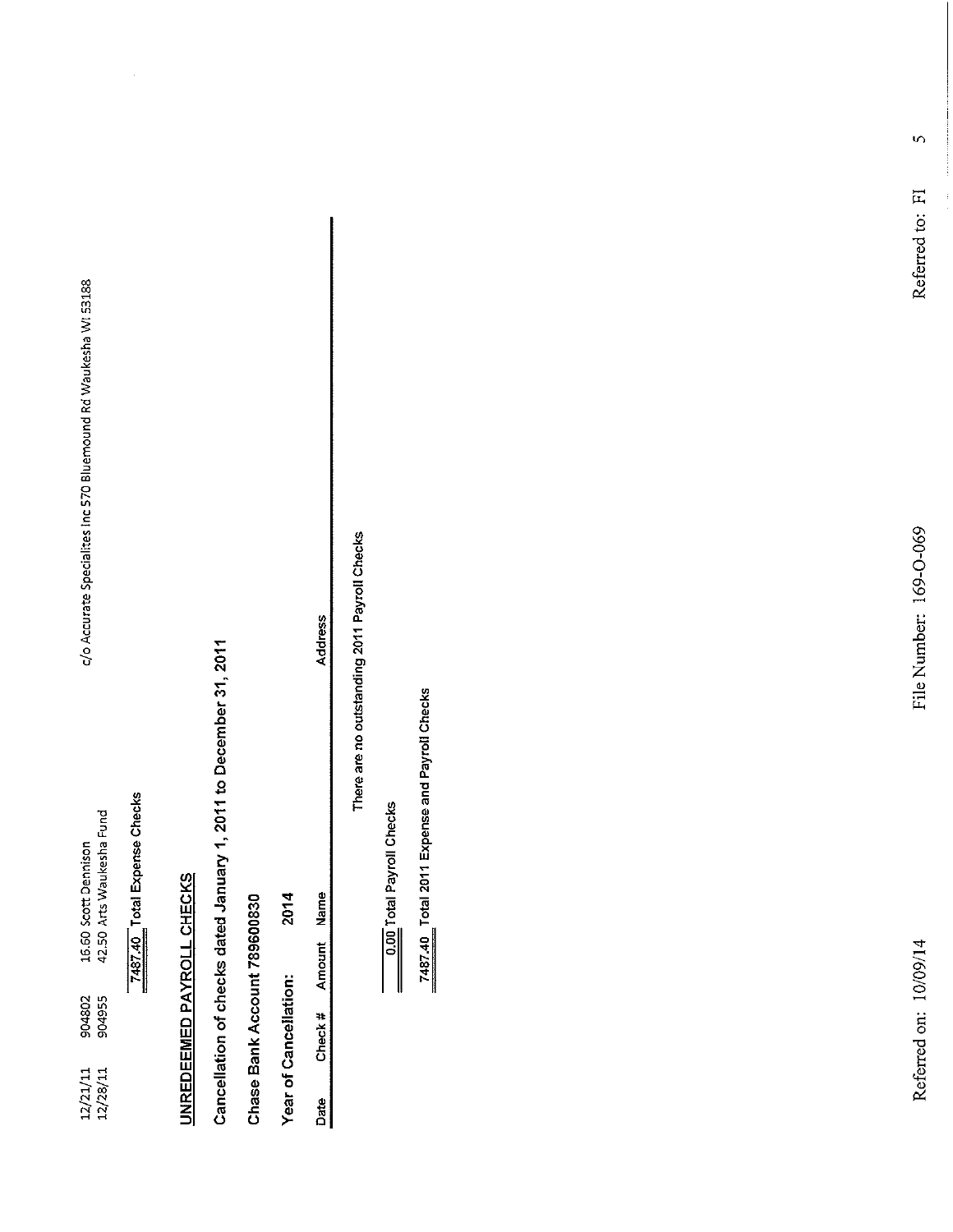## **FISCAL NOTE**

## CANCEL 2011 UNREDEEMED CHECKS ISSUED BY COUNTY TREASURER

Upon approval of this ordinance, uncashed checks on the list referenced by the ordinance will be cancelled, and funds totaling \$7,487.40 will be placed in a liability account of the Unclaimed Property Fund. Pursuant to Wisconsin Statue 59.64(4)(e), any individual or entity in whose favor the checks were drawn shall have six years from the date of passage to have the check reissued without interest. The funds for any new check issued and cashed will be drawn from the liability account. Whatever funds remain unclaimed after six years will be transferred to an appropriate revenue account in the General Fund. During the six-year period of time, the funds will be invested and the investment income earned will be allocated to the General Fund.

This ordinance requires no additional tax levy.

Lammerce M. Dall

Lawrence M. Dahl **Accounting Services Manager** 

September 25, 2014

|  | Referred on: $10/09/14$ | File Number: $169 - 0.069$ | Referred to: FI |  |
|--|-------------------------|----------------------------|-----------------|--|
|--|-------------------------|----------------------------|-----------------|--|